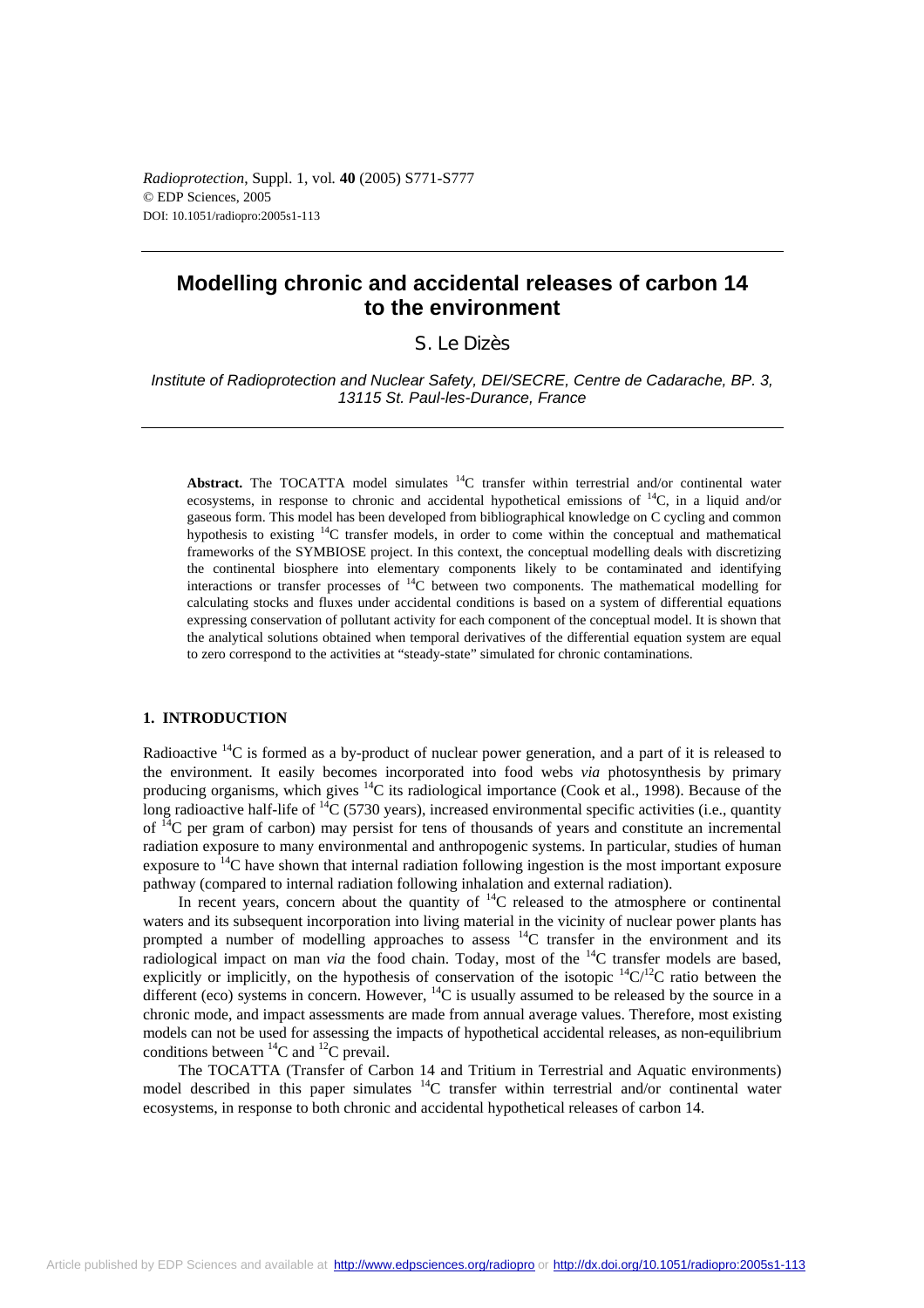## S772 RADIOPROTECTION

The model has the following main characteristics:

- 1) It is based on bibliographical knowledge of C cycling and common hypothesis to existing models of 14C transfer. However, it attempts to overcome some of the shortcomings of existing models by adopting a dynamic ecosystem approach, where both important biological (e.g. photosynthesis, growth, trophic transfer and mineralisation) and environmental processes (e.g. air–water exchange, air or water movement) are included.
- 2) It is implemented in the conceptual and mathematic frameworks of the SYMBIOSE modelling platform [3,4,5]. In this context, the conceptual modelling deals with describing and analysing the structure (potential stocks of contaminant) and functioning (potential fluxes of contaminant) of the biosphere, by defining components and elementary processes of mass transfer. The mathematical modelling is based on a system of differential equations defined for accidental conditions, expressing conservation of  ${}^{14}C$  activity for each component of the conceptual model.

# **2. CONCEPTUAL MODELLING**

The conceptual modelling of <sup>14</sup>C transfer in TOCATTA is based on a similar framework than the one defined in the SYMBIOSE modelling platform [3,4,5]. The biosphere is described as an organised and hierarchical framework of biotic and non biotic components, that are likely to reciprocally exchange radionuclides through biological, physical and chemical mechanisms called elementary processes (or interactions) of mass transfer.

#### **2.1 Interaction matrix**

The TOCATTA model is based on the principle of the interaction matrix used in SYMBIOSE to describe the biosphere (Gonze et al., 2002). Three major environmental systems are considered: the atmosphere, the agricultural world and the river (Figure 1). The anthropogenic system interacts with the previous ones, and constitutes their "endpoint". The source of 14C released to the environment in a liquid or gaseous form is the nuclear plant itself. Anything not considered in these systems is described as the "rest of the world", that can constitute a source or a sink for the radioactive contamination (e.g. forest ecosystem, geosphere).

In the current version of the model, the main interactions between the environmental systems are the following ones: net primary production (i.e. photosynthesis minus plant respiration), soil microbial respiration, ingestion by man of vegetal and animal products, and fishes (Figure 1).

| <b>Source</b> | Gaseous releases |                               | Gaseous or liquid<br>releases |                         |                             |
|---------------|------------------|-------------------------------|-------------------------------|-------------------------|-----------------------------|
|               | Atmosphere       | Net Primary<br>Production     |                               |                         |                             |
|               | Soil respiration | <b>Agricultural</b><br>system |                               | Ingestion               |                             |
|               |                  |                               | <b>River system</b>           | Ingestion               |                             |
|               |                  |                               |                               | Anthropogenic<br>system |                             |
|               |                  |                               |                               |                         | <b>Rest of the</b><br>world |

**Figure 1.** Global interaction matrix used in the TOCATTA model showing the different systems (diagonal elements) and interaction processes (off-diagonal elements).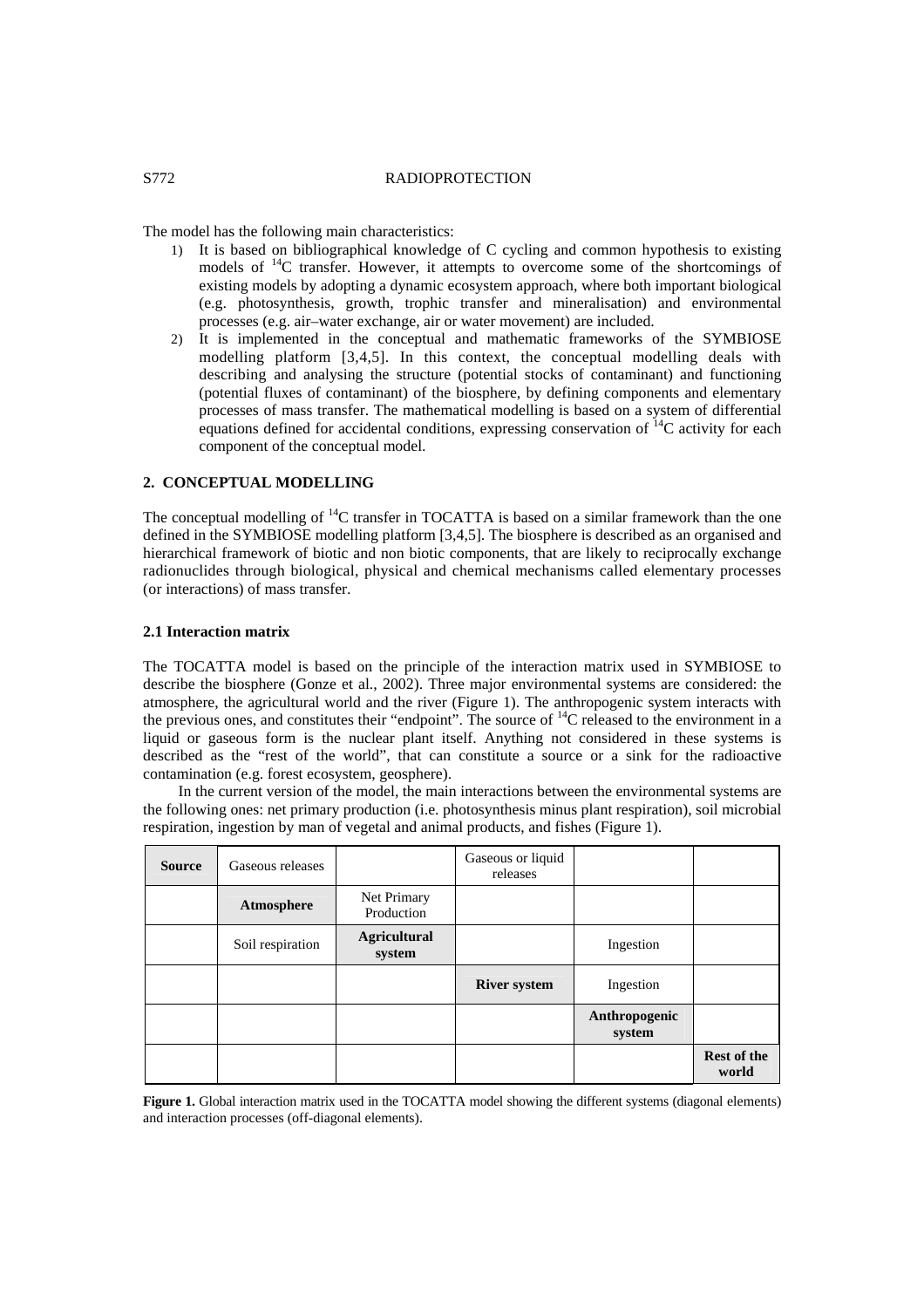#### ECORAD 2004 S773

Each of the systems defined above is discretized into more detailed components with specific interactions defined between two of them (cf. Le Dizès, 2004). The conceptual modelling approach related to each of the systems and components and elementary interactions are fully described in Le Dizès (2004). The next sections focus briefly on the TOCATTA agricultural module by describing the components and some of the concepts used to model 14C transfer, in response to an accidental release to the atmosphere.

# **2.2 The TOCATTA agricultural module**

The agricultural system defined in TOCATTA has been derived from the ASTRAL code (Calmon & Mourlon, 2002). It contains five main components:

-Prairie (other appellations: pasture, grassland)

-large scale farming

-leafy vegetables

-fruit and root vegetables

-animals.

Each of the previous plant components consist of two sub-components: plant and soil. The plant sub-component is represented by a foliar system or an "edible organ" system. For simplicity, the root system is not considered in the current version of the model. The animals are considered only through their organs. The calculation is made for edible parts, e;g; meat, milk, or eggs.

In the case of accidental emissions of  $^{14}C$  to the atmosphere, a dynamic modelling approach based on plant growth curves is used in TOCATTA. We make the assumption that an isotopic equilibrium condition between plant component and the atmosphere is reached at each time step of the simulation (i.e. 1 day); each step corresponding to a given period of time according to which atmospheric  $^{14}C$  is assumed to be constant. Therefore the quantity of new plant biomass created during a given time step has the same isotopic ratio than the surrounding air. This approach therefore requires the discretization of a given growth curve by using the same time step defined for the time-dependant evolution of atmospheric  ${}^{14}C$  (Figure 2).



**Figure 2.** Simultaneous discretization of (a) a given plant growth curve and (b) the temporal evolution of atmospheric isotopic ratio, at a given distance of the emission.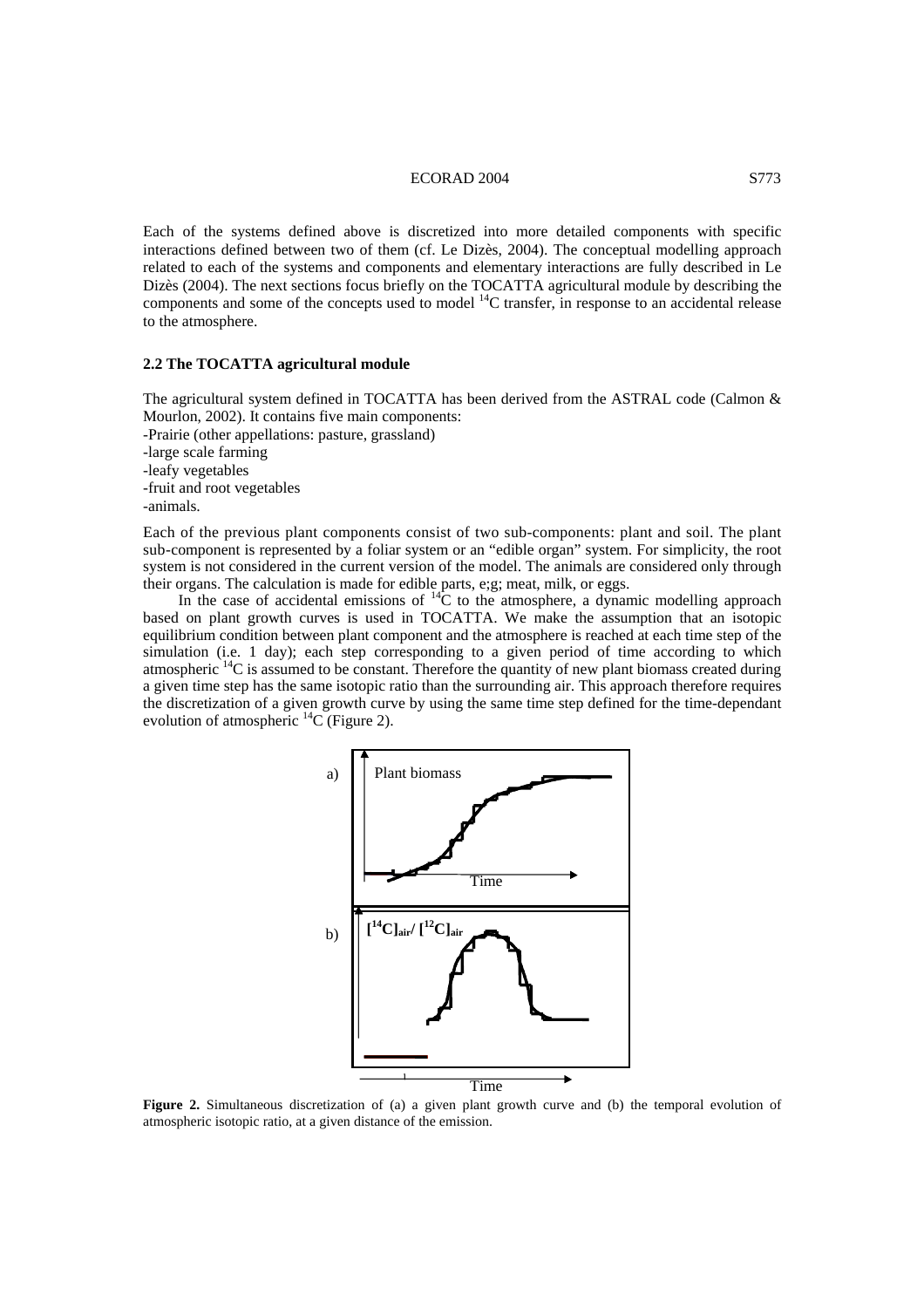#### S774 RADIOPROTECTION

# **3. MATHEMATICAL MODELLING**

Mathematical modelling deals with parametrizing each of the described processes involved in the  ${}^{14}C$ transfer between components. Here we focus on a particular process, i.e. the incorporation of atmospheric  $^{14}$ C into plants and describe how this process has been formalized (1) in existing models for chronic releases and (2) in the TOCATTA model for accidental releases of  $^{14}C$  to the atmosphere.

## **3.1 Existing models**

Most existing models of transfer of  ${}^{14}C$  simulate the incorporation of atmospheric  ${}^{14}CO_2$  into plants *via* photosynthesis in response to chronic releases. The analysis of some of these transfer models reveals a general consensus, all the equations being based on the hypothesis of conservation of the isotopic  ${}^{14}C/{}^{12}C$  ratio between plants and the atmosphere. Transfer of atmospheric  ${}^{14}CO_2$  to plants is therefore always modelled in the same way, with only minor differences lying in the choice of parameter values or in the way parameters are clarified (Zach, 1978; Killough, 1984; Quinault, 1995; NCRP, 1996; Tamponnet, 2002). The following equation is often used:

$$
\left[\begin{smallmatrix}14\end{smallmatrix}\mathbf{C}\right]_{\text{veg}} = f_{\text{veg}}^c \cdot \frac{\left[\begin{smallmatrix}14\end{smallmatrix}\mathbf{C}\right]_{\text{air}}}{\left[\begin{smallmatrix}12\end{smallmatrix}\mathbf{C}\right]_{\text{air}}} \tag{1}
$$

 $\left[ {}^{14}C_{\text{J}_{\text{V}ee}} : \text{Concentration of carbon 14 in plants } \left[ \text{Bq} \cdot \text{kg} \right] \right]$ 

 $\lceil {}^{14}C \rceil$  : Concentration of carbon 14 in the air in the vicinity of plants  $\lceil \text{Bq.m}^{-3} \rceil$ 

 $\lceil$ <sup>12</sup>C $\rceil_a$  : Concentration of carbon 12 in the air [kg.m<sup>-3</sup>]

 $f_{veg}^c$ : Plant C proportion [kg.kg<sup>-1</sup>]

# **3.2 The TOCATTA model**

#### *3.2.1 Net primary production*

The TOCATTA model simulates the assimilation of atmospheric  ${}^{14}CO_2$  into plants *via* net primary production (*npp*) in response to accidental releases. This transfer process is explicitly described in the model as follows ( $TM_{air,veg}^{npp}$ , in Bq.m<sup>-2</sup>.d<sup>-1</sup>):

$$
TM_{air,veg}^{npp} = \left[\frac{dM_{veg}}{dt}\right]^{gro} \cdot f_{veg}^c \cdot \frac{pm\left[14\,\mathrm{C}\right]_{air}}{12\,\mathrm{C}_{CO2}\left]_{air}}\tag{2}
$$

*gro veg dt dM*  $\overline{\phantom{a}}$ ⎦  $\left|\frac{dM_{\text{veg}}}{L}\right|$ ⎣  $\left| \frac{dM_{\text{v}eg}}{dM_{\text{v}eg}} \right|^{870}$  : Plant biomass increment defined in Figure 2a for each time step [kg.d<sup>-1</sup>].  $\left[ {}^{14}C_{{\text{air}}} \right]$ : Concentration of carbon 14 in the air in the vicinity of plants [Bq.m<sup>-3</sup>]  $\left[{}^{12}C_{CO2}\right]_{air}$ : Concentration of carbon 12 in the air in the form of CO<sub>2</sub> [kg.m<sup>-3</sup>]  $f_{veg}^c$ : Plant C proportion [kg.kg<sup>-1</sup>]  $pm$ : proportion of carbon 14 released to the atmosphere in the form of  $CO<sub>2</sub>$  (input data)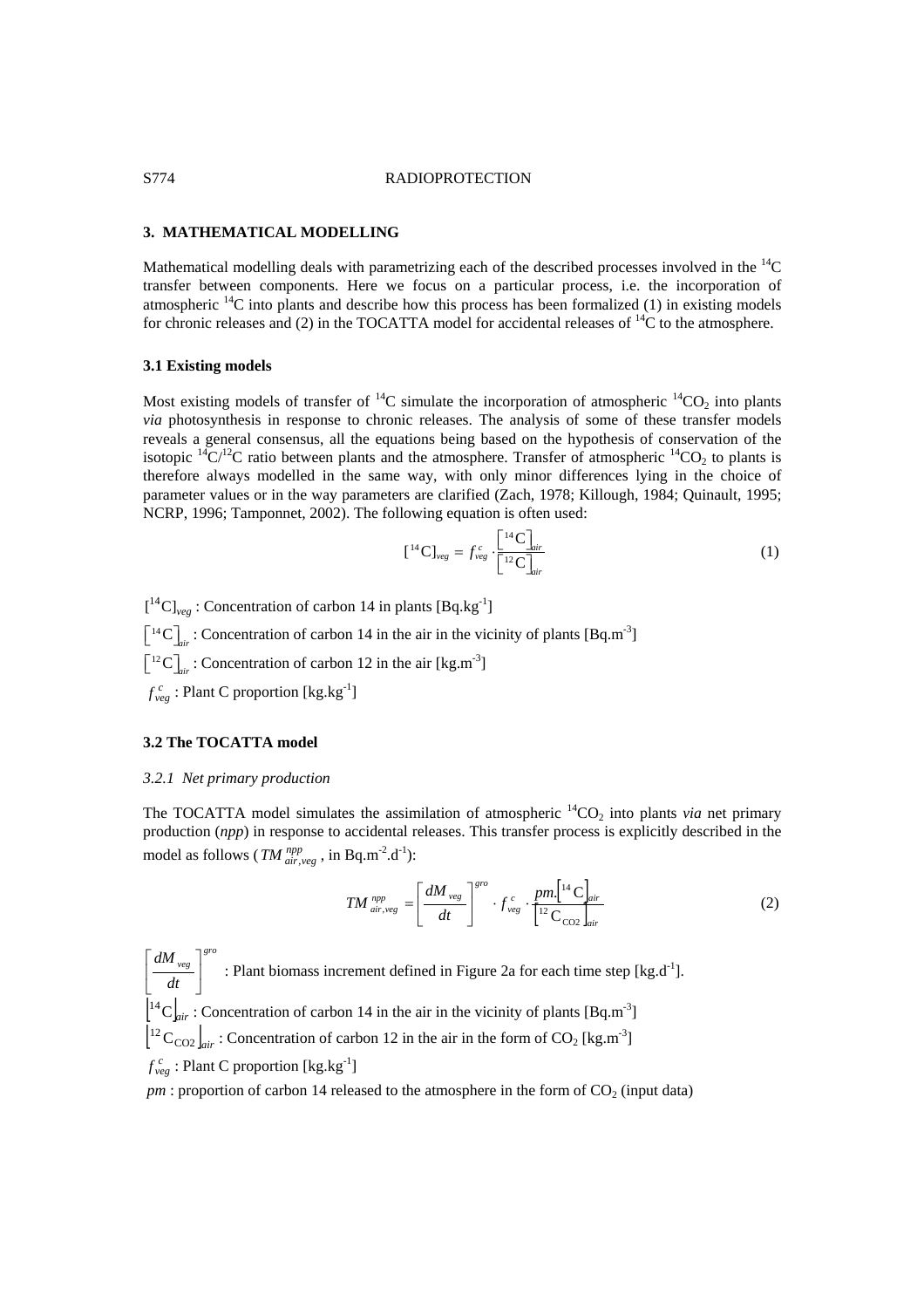#### ECORAD 2004 S775

#### *3.2.2 Grazing and deposition*

These two processes are simulated for the prairie, whose foliar system is assumed to (1) be continuously eaten by herbivores (grazing) and (2) regularly fall onto soils (deposition). The  $^{14}$ C transfer rates associated with these two processes are respectively defined by  $(TM_{veg,ani}^{gra}$  for grazing and *TM*  $_{veg, soil}^{dep}$  for deposition, expressed in Bq.m<sup>-2</sup>.d<sup>-1</sup>):

$$
TM_{\text{veg,ani}}^{\text{gra}} = -\left[\begin{array}{c}^{14}C\end{array}\right]_{\text{veg}} \left[\frac{dM_{\text{veg}}}{dt}\right]^{ali} \tag{3}
$$

$$
TM_{\text{veg},\text{soil}}^{\text{dep}} = -\left[\begin{array}{c} 14C \end{array}\right]_{\text{veg}} \left[\begin{array}{c} dM_{\text{veg}} \\ dt \end{array}\right]^{\text{dep}} \tag{4}
$$

where  $\lbrack {}^{14}C\rbrack_{\text{veg}}$  is the mass activity of the plant foliar system (Bq.kg<sup>-1</sup>), *ali veg dt dM* ⎥ ⎥ ⎦ ⎤  $\parallel$ ⎣ and

$$
\left[\frac{dM_{\text{veg}}}{dt}\right]^{dep}
$$
 the loss of foliar biomass associated with grazing and deposition, respectively (kg.m<sup>-2</sup>.d<sup>-1</sup>)

#### *3.2.3 Processes associated with biomass cycles*

Modelling processes associated with biomass cycles is a prerequisite for assessing transfer fluxes within plant components as it provides the evolution of plant biomass through time.

For prairie, foliar biomass is constant through time as we make the assumption that processes of grazing and deposition compensate exactly biomass growth at each time step. Therefore, foliar biomass can be described by the following equation:

$$
\left[\frac{dM_{\text{veg}}}{dt}\right] = 0 = \left[\frac{dM_{\text{veg}}}{dt}\right]^{gro} + \left[\frac{dM_{\text{veg}}}{dt}\right]^{ali} + \left[\frac{dM_{\text{veg}}}{dt}\right]^{dep}
$$
(5)

where *gro veg dt dM*  $\overline{\phantom{a}}$ ⎦ ⎤  $\blacksquare$ ⎣  $\mathsf{L}$ is the foliar biomass growth rate, assumed to be proportional to the foliar biomass

itself at each time step (exponential growth assumption, cf. Le Dizès, 2004).

For the other plant components (i.e. large scale farming, leafy vegetables, fruit and root vegetables), we make the assumption that plant biomass (i.e. foliar system or organ) varies through time according to a logistic growth model (cf. Le Dizès 2004).

# *3.2.4 Principle of 14C mass conservation*

The TOCATTA model simulates transfer of atmospheric <sup>14</sup>C through plants in response to accidental releases by expressing conservation of mass activity in each plant component according to the following differential equation:

$$
\frac{d\left\{M_{\text{veg}}\left[^{14}\text{C}\right]_{\text{veg}}\right\}}{dt} = \frac{TM_{\text{air},\text{veg}}^{npp}}{AM_{\text{conponents}}} - \frac{TM_{\text{veg},\text{ani}}^{gra} - TM_{\text{veg},\text{sol}}^{dep}}{\text{Pr}\text{airie}}
$$
(6)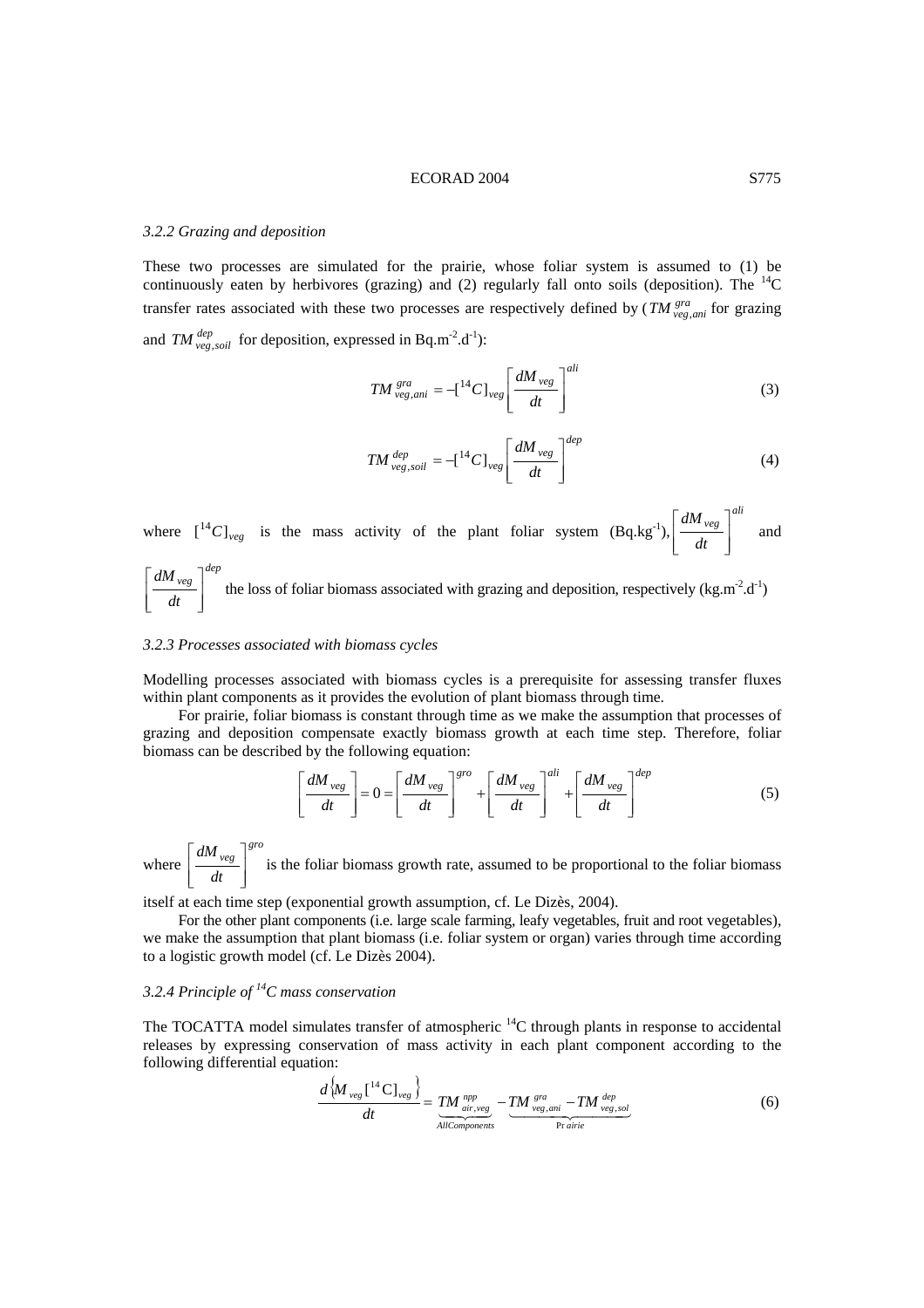## S776 RADIOPROTECTION

where  $TM_{i,i}^p$  are the activity transfer rates from the component i to the component j *via* the effect of the processes p defined above,  $\binom{14}{\text{e}}$  is the mass activity of plant (Bq.kg<sup>-1</sup>), and  $M_{\text{veg}}$  plant biomass (kg.m<sup>-2</sup>), assumed constant through time for prairie or driven by a logistic growth model for other plant components (cf. section 3.2.3).

According to the parametrizations defined above, equation (6) result in the following first order differential equation, used for any plant components:

$$
M_{\text{veg}} \frac{d\left[1^{14} \text{C}\right]_{\text{veg}}}{dt} = \left[\frac{dM_{\text{veg}}}{dt}\right]^{gro} \cdot \left(f_{\text{veg}}^{c} \cdot \frac{pm\left[1^{4} \text{C}\right]_{air}}{1^{2} \text{C}_{\text{CO2}}}\right]_{air}^{-1^{4} \text{C}}\right]_{\text{veg}} \tag{7}
$$

The analytical solution obtained when temporal derivative of this differential equation is equal to zero (i.e. when mass activity does not vary through time any more) leads to the following equation:

$$
[{}^{14}C]_{veg} (t \to \infty) = f_{veg}^c \cdot \frac{pm.|{}^{14}C|_{air}}{[{}^{12}C_{CO2}]_{air}} \tag{8}
$$

where  $\binom{14}{\text{e}}_{\text{ve}}(t \to \infty)$  is the « steady-state » activity, reached under equilibrium conditions, when input fluxes are exactly equal to output fluxes. It is worth noting that this activity corresponds to the one simulated in existing models for chronic releases (cf. Eq. 1).

# **4. CONCLUSION AND PERSPECTIVES**

The TOCATTA model has been developed from bibliographical knowledge on C cycling and common hypothesis to existing  ${}^{14}C$  transfer models. With the aim of integrating  ${}^{14}C$  transfer modelling in the SYMBIOSE platform, the model structure is based on its conceptual and mathematical frameworks. In this context, by clarifying important biological and environmental processes of mass transfer between biotic and non-biotic components, the model attempts to overcome some of the shortcomings of the more empirical existing models devoted to assess impacts of chronic contaminations. The TOCATTA model does simulate <sup>14</sup>C transfer in responses to accidental releases, by expressing conservation of both isotopic equilibrium and mass activity. It was shown that the analytical solutions obtained when temporal derivatives of the differential equation system are equal to zero correspond to the "steady-state" activities assessed by the classical  $^{14}$ C transfer models for chronic contaminations.

In the near future, the TOCATTA model will have to be calibrated, compared to other several models, and, as far as possible, validated on real activity and/or dose measurements. Sensibility and uncertainty analysis will also have to be carried out.

#### **References**

- [1] Calmon P. and Mourlon C. Equations et paramètres du logiciel ASTRAL V2, IRSN, Rapport DPRE/SERLAB (2002) 02-029.
- [2] Cook G.T., MacKenzie P., Naysmith P. and Anderson R., Natural and anthropogenic 14C in the UK coastal marine environment. J. Environ. Radioact. 40 (1998), 89–111.
- [3] Gonze M.A., Garcia-Sanchez L., Mourlon C., Boyer P., Beaugelin K. Modélisation intégrée des transferts des radionucléides dans une biosphère continentale simplifiée. Partie 1: Méthode. IRSN, Rapport DPRE/SERLAB (2002) 02-054, 48p.